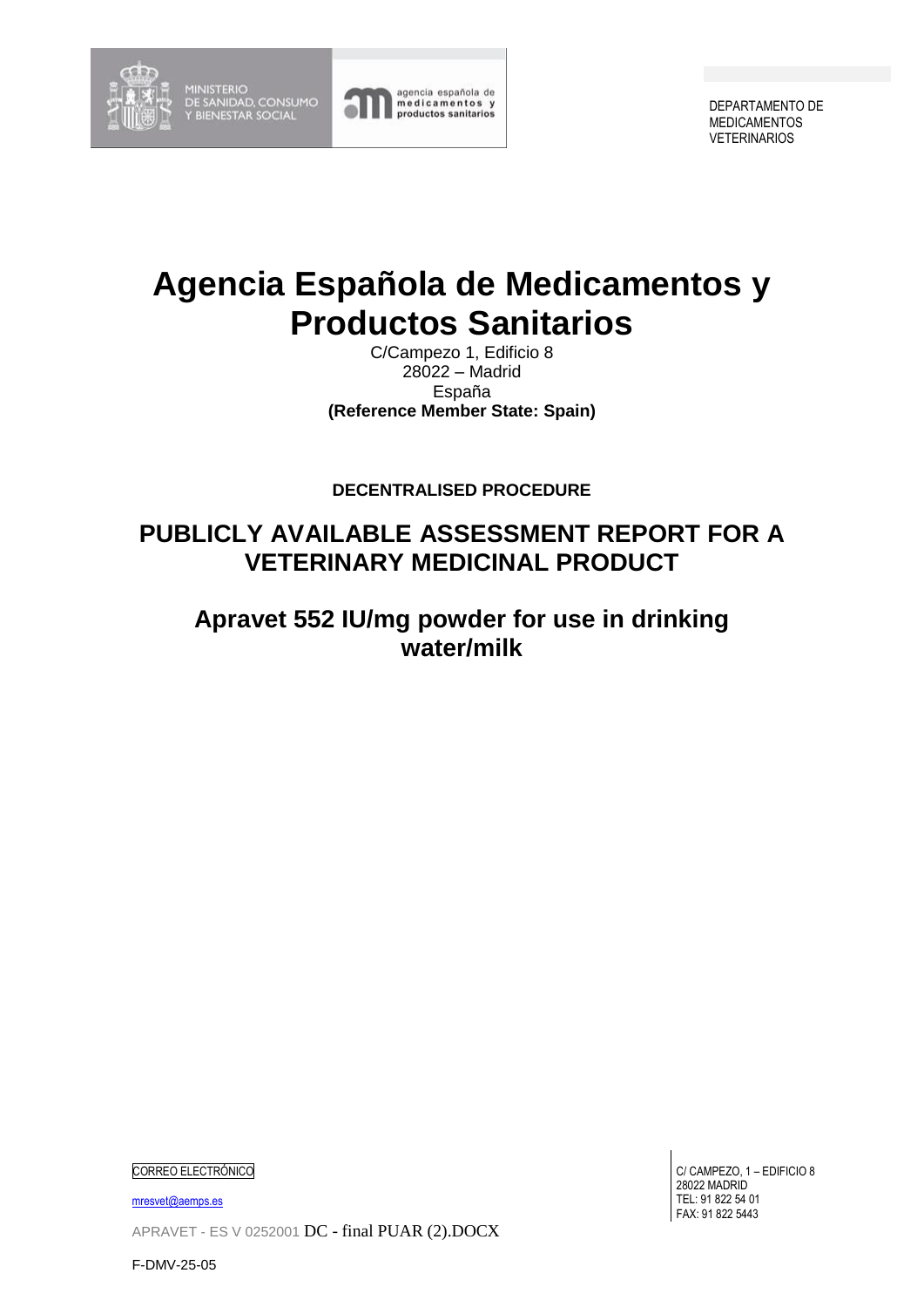

### **PRODUCT SUMMARY**

| <b>EU Procedure number</b>                | ES/V/0252/001/DC                                                                                                                                                                                                                                                                                                                                                                                                       |  |
|-------------------------------------------|------------------------------------------------------------------------------------------------------------------------------------------------------------------------------------------------------------------------------------------------------------------------------------------------------------------------------------------------------------------------------------------------------------------------|--|
| Name, strength and<br>pharmaceutical form | Apravet 552 IU/mg powder for use in drinking<br>water/milk                                                                                                                                                                                                                                                                                                                                                             |  |
| Applicant                                 | Huvepharma NV                                                                                                                                                                                                                                                                                                                                                                                                          |  |
|                                           | Uitbreidingstraat 80, 2650 Antwerpen (Belgium)                                                                                                                                                                                                                                                                                                                                                                         |  |
| Active substance(s)                       | Apramycin sulfate                                                                                                                                                                                                                                                                                                                                                                                                      |  |
| ATC Vet code                              | QA07AA92                                                                                                                                                                                                                                                                                                                                                                                                               |  |
| <b>Target species</b>                     | Pigs (weaned piglets), cattle (pre-ruminant calves),<br>chickens (broilers) and rabbits.                                                                                                                                                                                                                                                                                                                               |  |
| Indication for use                        | Pigs (weaned piglets): Treatment of bacterial<br>enteritis caused by Escherichia coli susceptible to<br>apramycin.                                                                                                                                                                                                                                                                                                     |  |
|                                           | Pre-ruminant calves: Treatment of bacterial enteritis<br>caused by Escherichia coli and clinical outbreaks<br>due to Salmonella enterica subsp. enterica serovar<br>Dublin (Salmonella Dublin) susceptible to<br>apramycin. Treatment should be based on prior<br>confirmation of the Salmonella serovars involved or<br>at least the availability of epidemiological data<br>confirming the presence of this serovar. |  |
|                                           | Chickens: Treatment of colibacillosis caused by<br>Escherichia coli susceptible to apramycin.                                                                                                                                                                                                                                                                                                                          |  |
|                                           | Rabbits: Treatment and metaphylaxis of bacterial<br>enteritis caused by Escherichia coli susceptible to<br>apramycin. The presence of the disease in the herd<br>must be established before the product is used.                                                                                                                                                                                                       |  |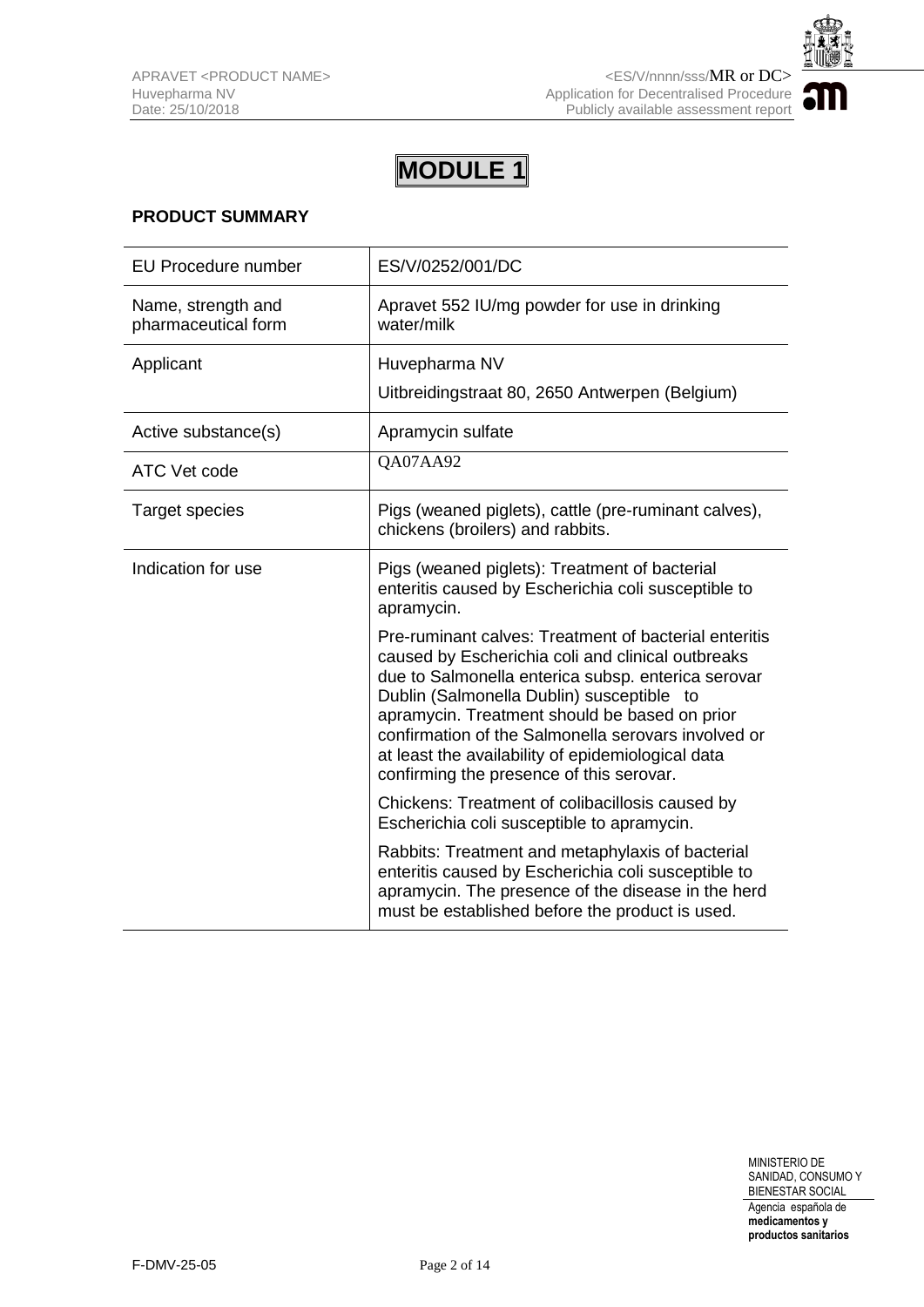

The Summary of Product Characteristics (SPC) for this product is available on the Heads of Medicines Agencies website [\(http://www.hma.eu\)](http://www.hma.eu/).

> MINISTERIO DE SANIDAD, CONSUMO Y BIENESTAR SOCIAL Agencia española de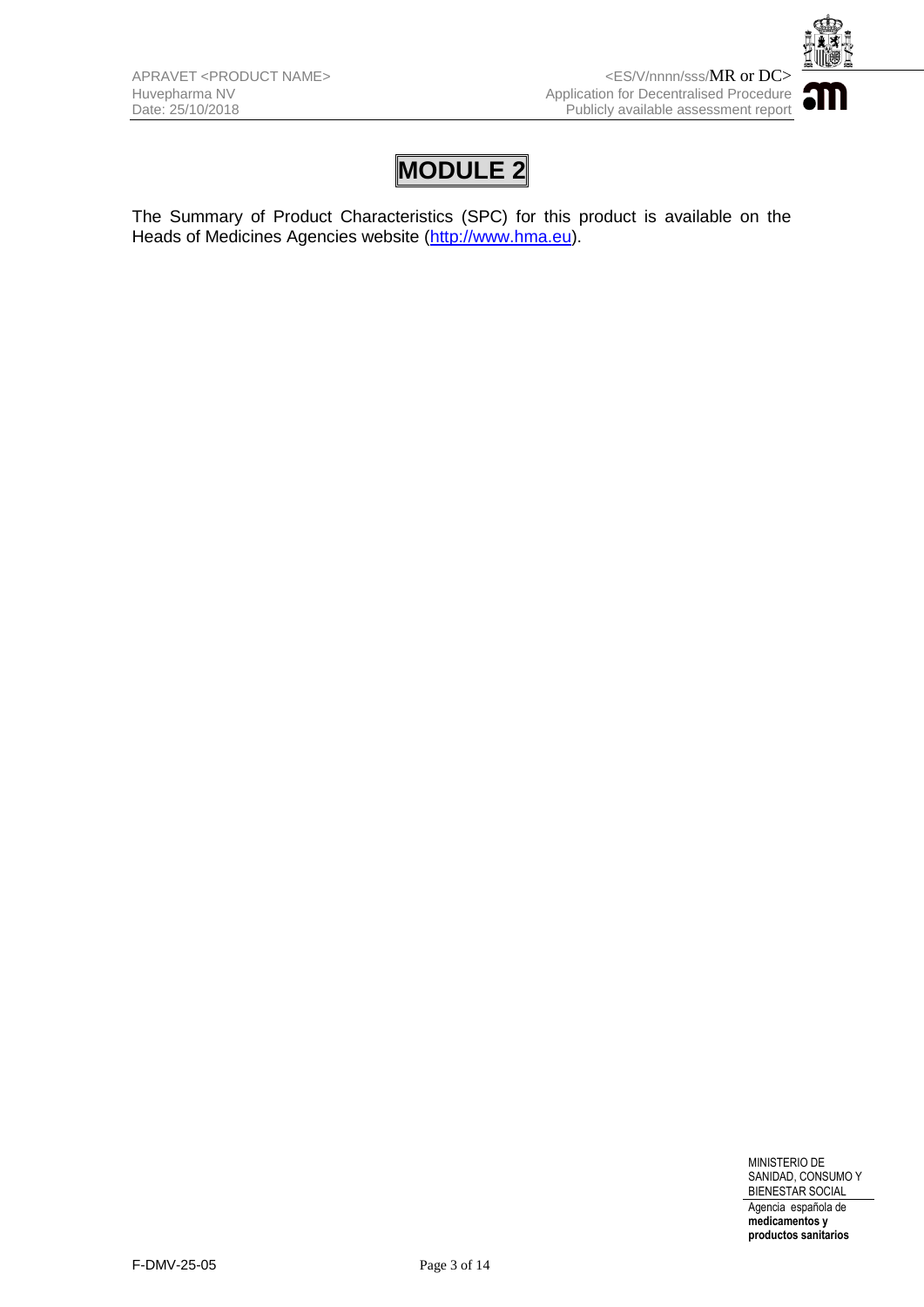

## **PUBLIC ASSESSMENT REPORT**

| Legal basis of original                                                      | Decentralised application in accordance with Article     |
|------------------------------------------------------------------------------|----------------------------------------------------------|
| application                                                                  | 13(1) of Directive 2001/82/EC as amended.                |
| Date of completion of the<br>original decentralised<br>procedure             | 01/08/2018                                               |
| Date product first authorised<br>in the Reference Member<br>State (MRP only) | <b>NA</b>                                                |
| Concerned Member States for                                                  | CMS: AT, BE, BG, CY, CZ, DE, DK, EE, EL, FR, HU, IE, IT, |
| original procedure                                                           | LT, LU, LV, MT, NL, PL, PT, RO, SI, SK, UK.              |

### **I. SCIENTIFIC OVERVIEW**

#### *For public assessment reports for the first authorisation in a range:*

The product is produced and controlled using validated methods and tests, which ensure the consistency of the product released on the market.

It has been shown that the product can be safely used in the target species; the slight reactions observed are indicated in the SPC.

The product is safe for the user, the consumer of foodstuffs from treated animals and for the environment, when used as recommended. Suitable warnings and precautions are indicated in the SPC.

The efficacy of the product was demonstrated according to the claims made in the SPC.

The overall risk/benefit analysis is in favour of granting a marketing authorisation.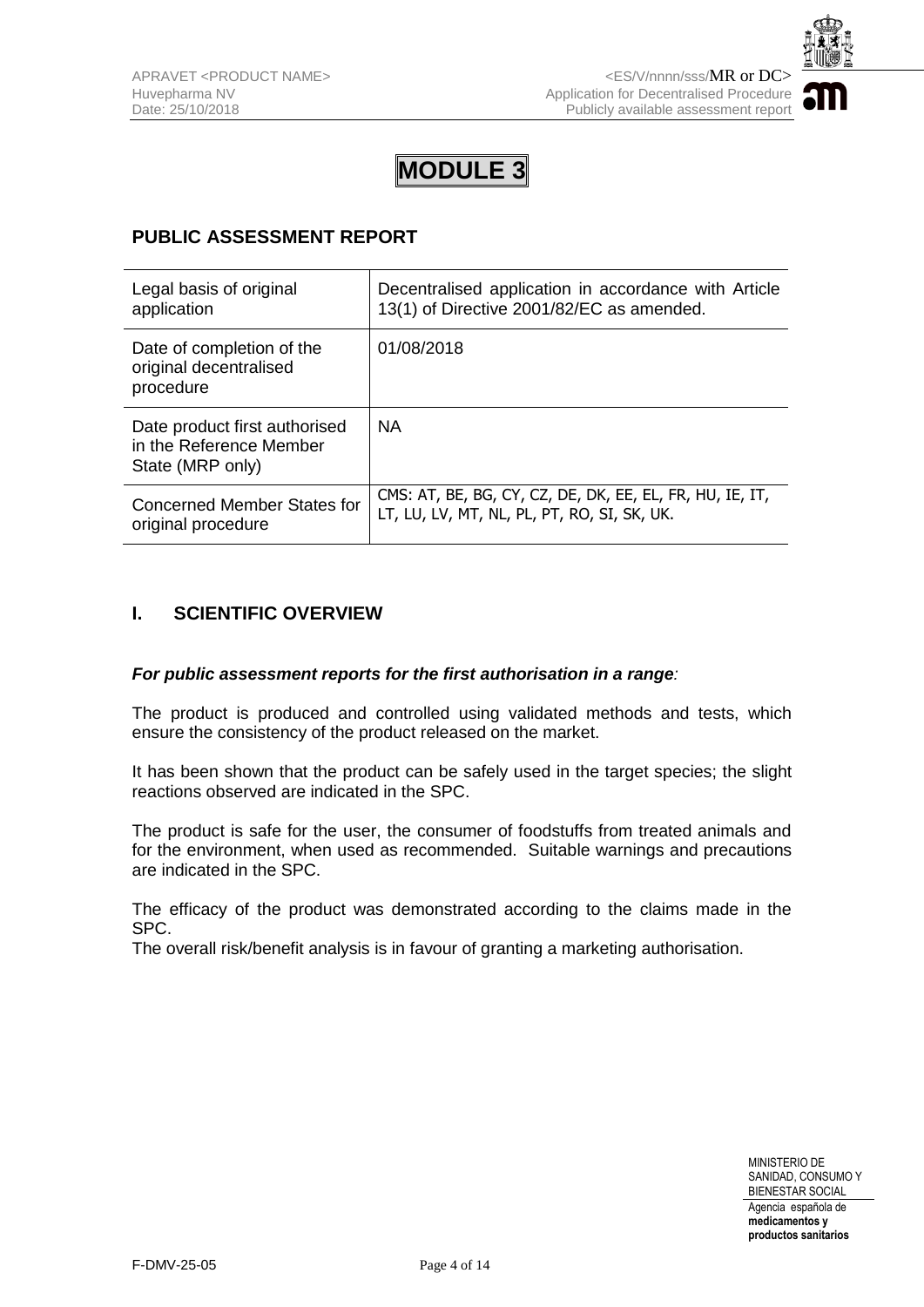

## **II. QUALITY ASPECTS**

#### *A. Qualitative and quantitative particulars*

The product contains 552 IU of apramycin sulfate per mg as active substance. No other ingredients are included*.* 

The container/closure systems are 1 000 000 IU multilayer sachet, 50 000 000 IU HDPE bottle and 1 000 000 000 IU multilayer bag. The particulars of the containers and controls performed are provided and conform to the regulation.

The choice of the formulation is justified.

The product is an established pharmaceutical form and its development is adequately described in accordance with the relevant European guidelines.

#### *B. Method of Preparation of the Product*

The product is manufactured fully in accordance with the principles of good manufacturing practice from a licensed manufacturing site*.*

Process validation data on the product have been presented in accordance with the relevant European guidelines*.* 

#### *C. Control of Starting Materials*

The active substance is apramycin sulfate, an established active substance is described in the British Pharmacopoeia. The active substance is manufactured in accordance with the principles of good manufacturing practice.

The active substance specification is considered adequate to control the quality of the material. Batch analytical data demonstrating compliance with this specification have been provided.

The information on the active substance is provided according to the Active Substance Master File (ASMF) procedure. The provided information is considered appropriate.

There are no substances within the scope of the TSE Guideline present or used in the manufacture of this product*.*

#### *D. Control on intermediate products*

Not applicable.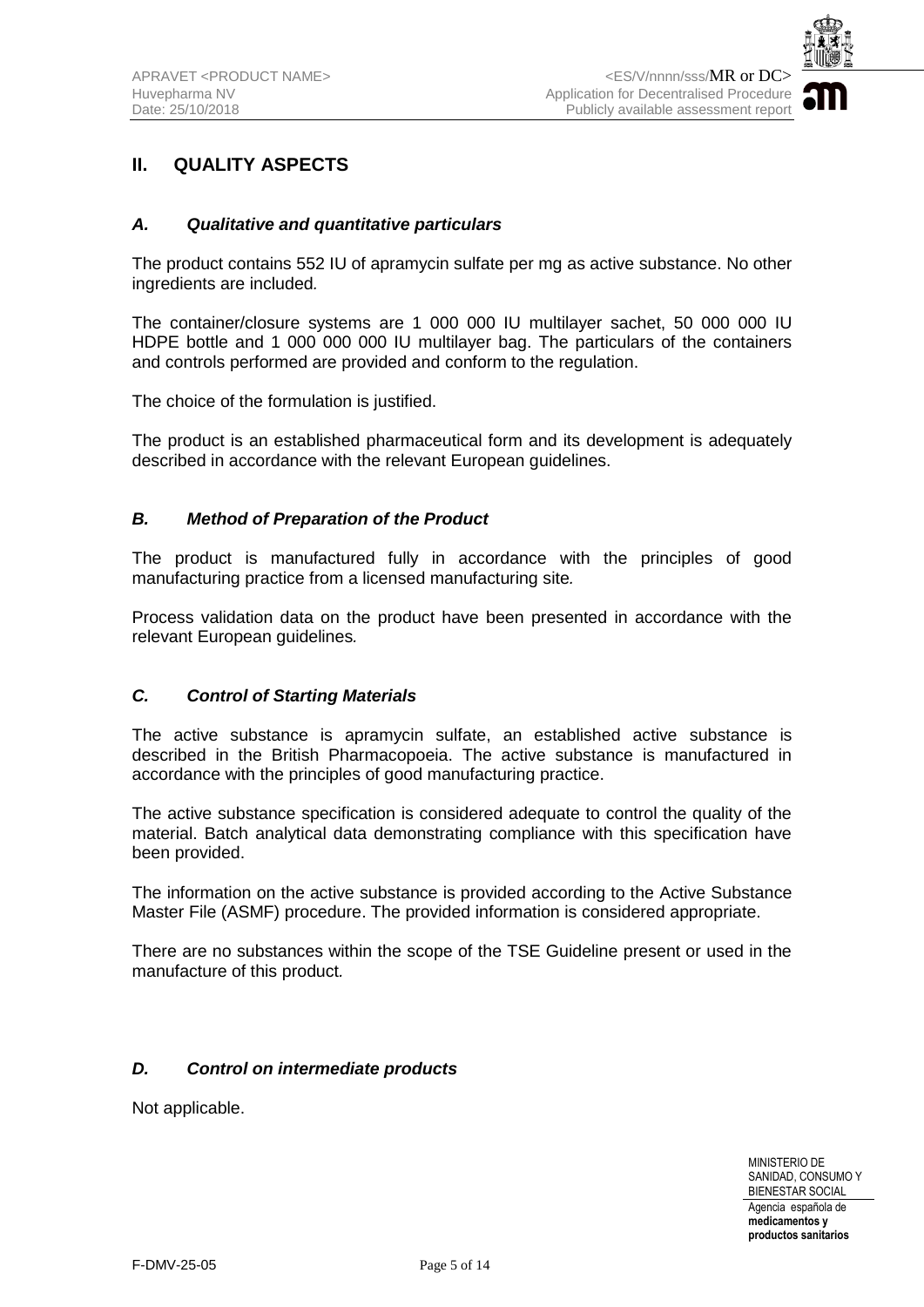

#### *E. Control Tests on the Finished Product*

The finished product specification controls the relevant parameters for the pharmaceutical form. The tests in the specification, and their limits, have been justified and are considered appropriate to adequately control the quality of the product.

Satisfactory validation data for the analytical methods have been provided.

Batch analytical data from the proposed production site have been provided demonstrating compliance with the specification.

#### *F. Stability*

Stability data on the active substance have been provided in accordance with applicable European guidelines, demonstrating the stability of the active substance when stored under the approved conditions.

Stability data on the finished product have been provided in accordance with applicable European guidelines, demonstrating the stability of the product throughout its shelf life (2 years) when stored under the approved conditions.

Appropriate data have been provided to support the in-use shelf-life of the product. The claim of the stability after reconstitution in water/milk is based on the demonstration of stability for a batch diluted according to directions.

#### *G. Other Information*

Not applicable.

MINISTERIO DE SANIDAD, CONSUMO Y BIENESTAR SOCIAL Agencia española de **medicamentos y**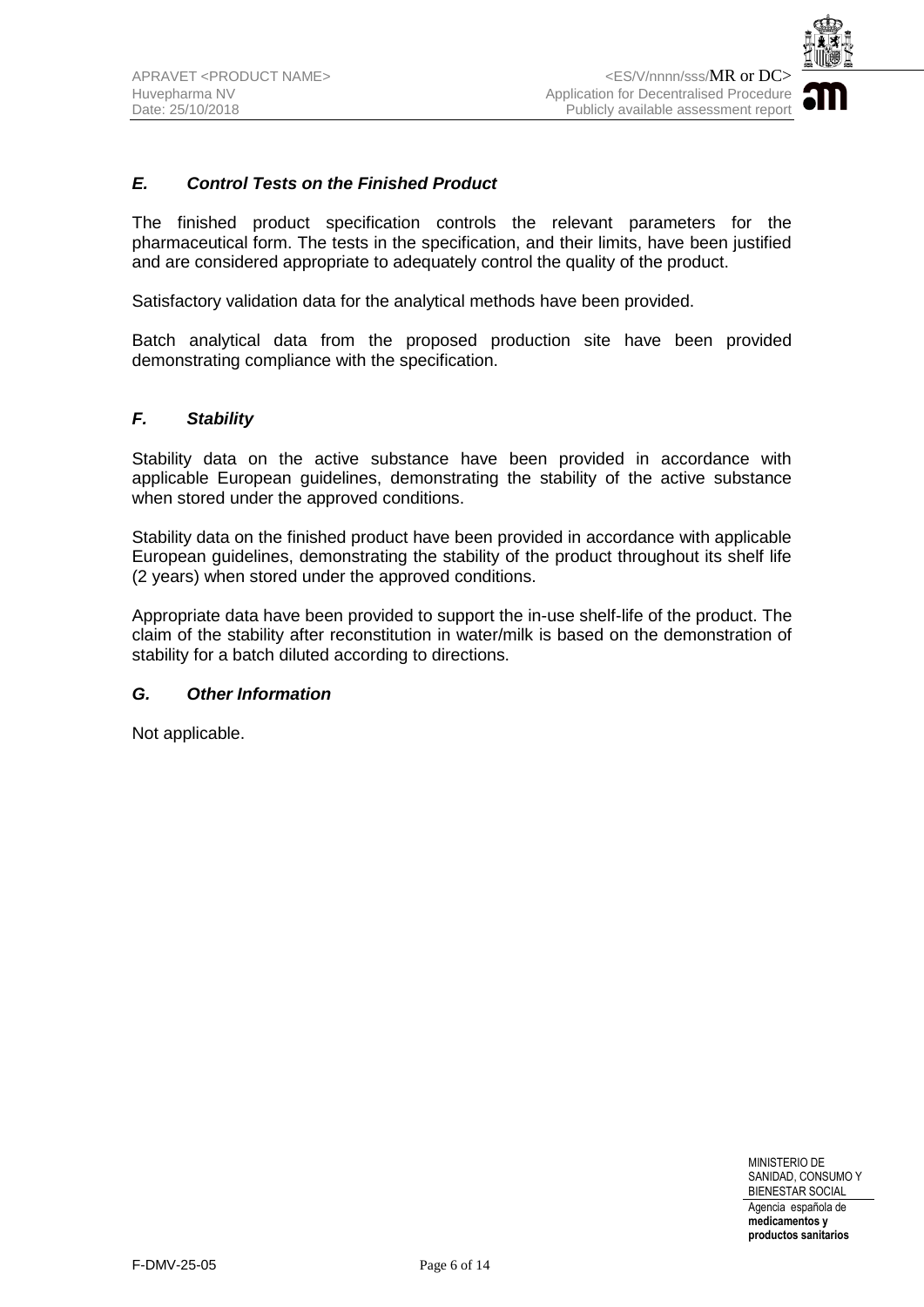

## **III.** SAFETY AND RESIDUES ASSESSMENT

As this is a generic application according to Article 13.1 of the Directive 2001/82/EC as amended, and bioequivalence with a reference product has been demonstrated, results of safety and residue tests are not required.

The safety and residue aspects of this product are identical to the reference product.

Warnings and precautions as listed on the product literature are similar to those of the reference product and are adequate to ensure safety of the product to users / the environment / consumers.

#### *III.A Safety Testing*

#### *Pharmacological Studies*

As this is a generic application according to Article 13(1), and bioequivalence with a reference product has been demonstrated, results of pharmacological studies are not required.

#### *Toxicological Studies*

As this is a generic application according to Article 13(1), and bioequivalence with a reference product has been demonstrated, results of toxicological studies are not required.

The safety aspects of this product is/are identical to the reference product

#### *User Safety*

The applicant has provided a user safety assessment in compliance with the relevant guideline.

Warnings and precautions as listed on the product literature are the same as those of the reference product and are adequate to ensure safety of the product to users.

#### *Environmental Risk Assessment*

A Phase I and Phase II environmental risk assessment (ERA) was provided according to the CVMP/VICH guidelines.

#### **Phase I:**

A Phase II ERA is required as the Phase I assessment showed that the initial predicted environmental concentration in soil (PECsoil initial  $=$  3547.8  $\mu q/kq$ ) is greater to 100 µg/kg and no mitigations exist that alter the PECsoil.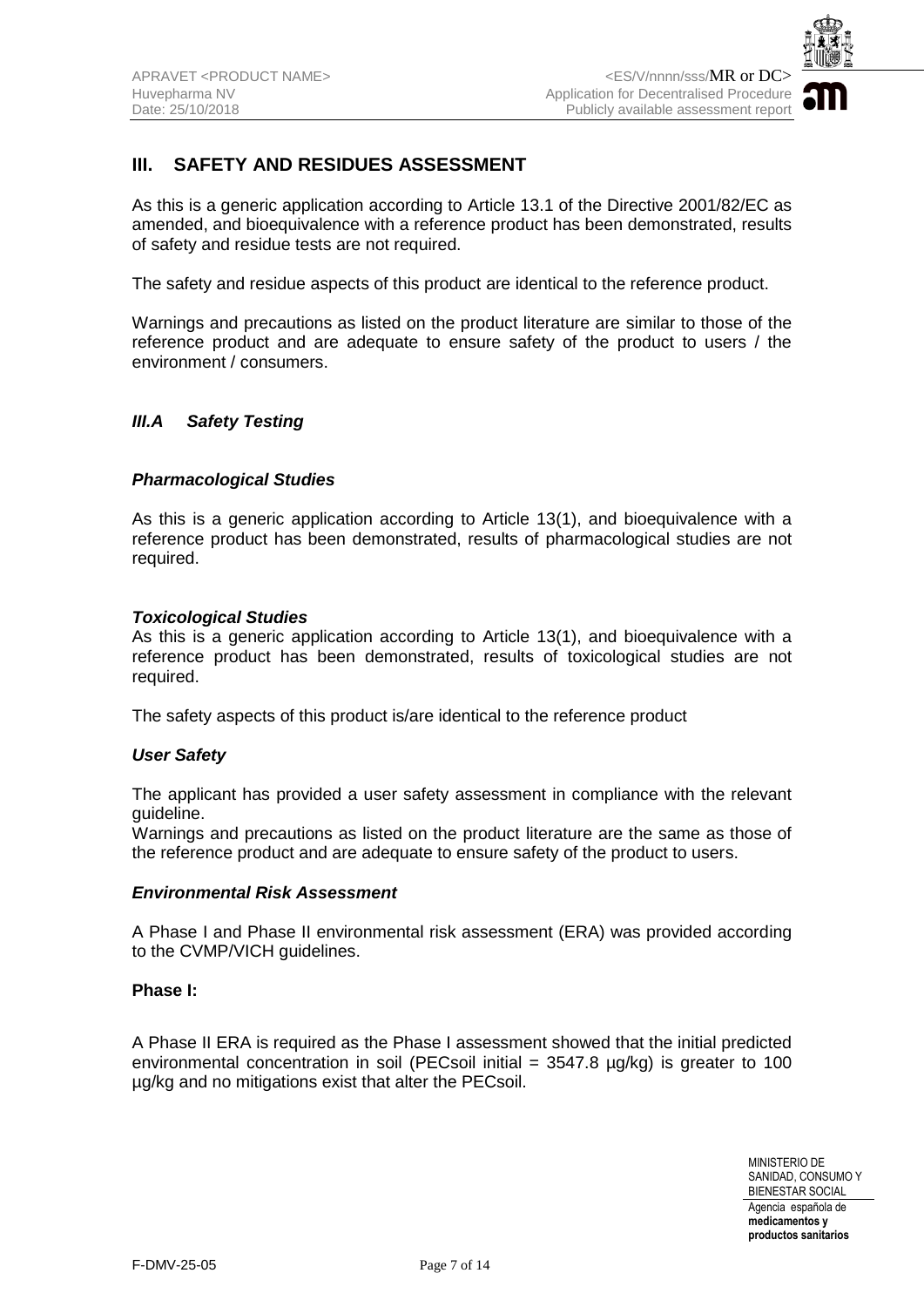

#### **Phase II:**

A Phase II data set was provided according to the requirements of the CVMP/VICH guideline GL38 and the CVMP guideline on the Environmental Impact Assessment for Veterinary Medicinal Products in support of the VICH guidelines GL6 and GL38 (EMEA/CVMP/ERA/418282/2005-Rev.1). The data were considered to be complete and acceptable.

| <b>Physical-chemical properties</b> |                      |                               |                |  |  |
|-------------------------------------|----------------------|-------------------------------|----------------|--|--|
| <b>Study type</b>                   | <b>Test protocol</b> | Result                        | <b>Remarks</b> |  |  |
| Water solubility                    | <b>OECD 105</b>      | $> 2$ g/ml                    |                |  |  |
| Dissociation constants              | <b>OECD 112</b>      | $pKa = 7.428$ (at 20 °C $\pm$ |                |  |  |
| in water pKa                        |                      | $1^{\circ}$ C)                |                |  |  |
| n-Octanol/Water                     | OECD 107 or 117      | Log Pow ( $pH5$ ) = -2.01     |                |  |  |
| <b>Partition Coefficient</b>        | or $123$             | Log Pow ( $pH7$ ) = -2.33     |                |  |  |
| $logP_{ow}$                         |                      | Log Pow ( $pH9$ ) = -1.02     |                |  |  |
|                                     |                      |                               |                |  |  |

| <b>Environmental fate</b> |             |                                                        |  |  |
|---------------------------|-------------|--------------------------------------------------------|--|--|
| Soil                      | <b>OECD</b> | LUFA 2.1 Koc = $169,204.1$                             |  |  |
| Adsorption/Desorption     | 106         | ml/q                                                   |  |  |
|                           |             | LUFA 2.2 Koc = $1,807,537.36$                          |  |  |
|                           |             | ml/g                                                   |  |  |
|                           |             | LUFA 2.3 Koc = 2,757,575.63                            |  |  |
|                           |             | ml/g                                                   |  |  |
|                           |             | LUFA 2.4 Koc = $6,297,467.2$                           |  |  |
|                           |             | ml/g                                                   |  |  |
|                           |             | LUFA 6S Koc = $4,390,220.48$                           |  |  |
|                           |             | ml/g                                                   |  |  |
|                           |             | Average Koc = 2206444.70                               |  |  |
|                           |             | ml/g                                                   |  |  |
|                           |             | Geomean Koc = $1,877,308.08$                           |  |  |
|                           |             | l/kg                                                   |  |  |
| Aerobic and Anaerobic     | <b>OECD</b> | LUFA 2.1 DT50 $> 1000$ days                            |  |  |
| Transformation in Soil    | 307         | (20°C, SFO)                                            |  |  |
|                           |             | LUFA 2.2 DT50 > 1000 days                              |  |  |
|                           |             | (20°C, HS)                                             |  |  |
|                           |             | LUFA 2.3 DT50 > 439.3 days                             |  |  |
|                           |             | (20°C, SFO)                                            |  |  |
|                           |             | LUFA 5M DT50 > 1000 days                               |  |  |
|                           |             | (20°C, SFO)                                            |  |  |
|                           |             | $DT_{50, 12^{\circ}C.}$ geo. mean of 4x soils or worst |  |  |
|                           |             | case if $<$ 4 soils $=$ 2138.6 days                    |  |  |
|                           |             |                                                        |  |  |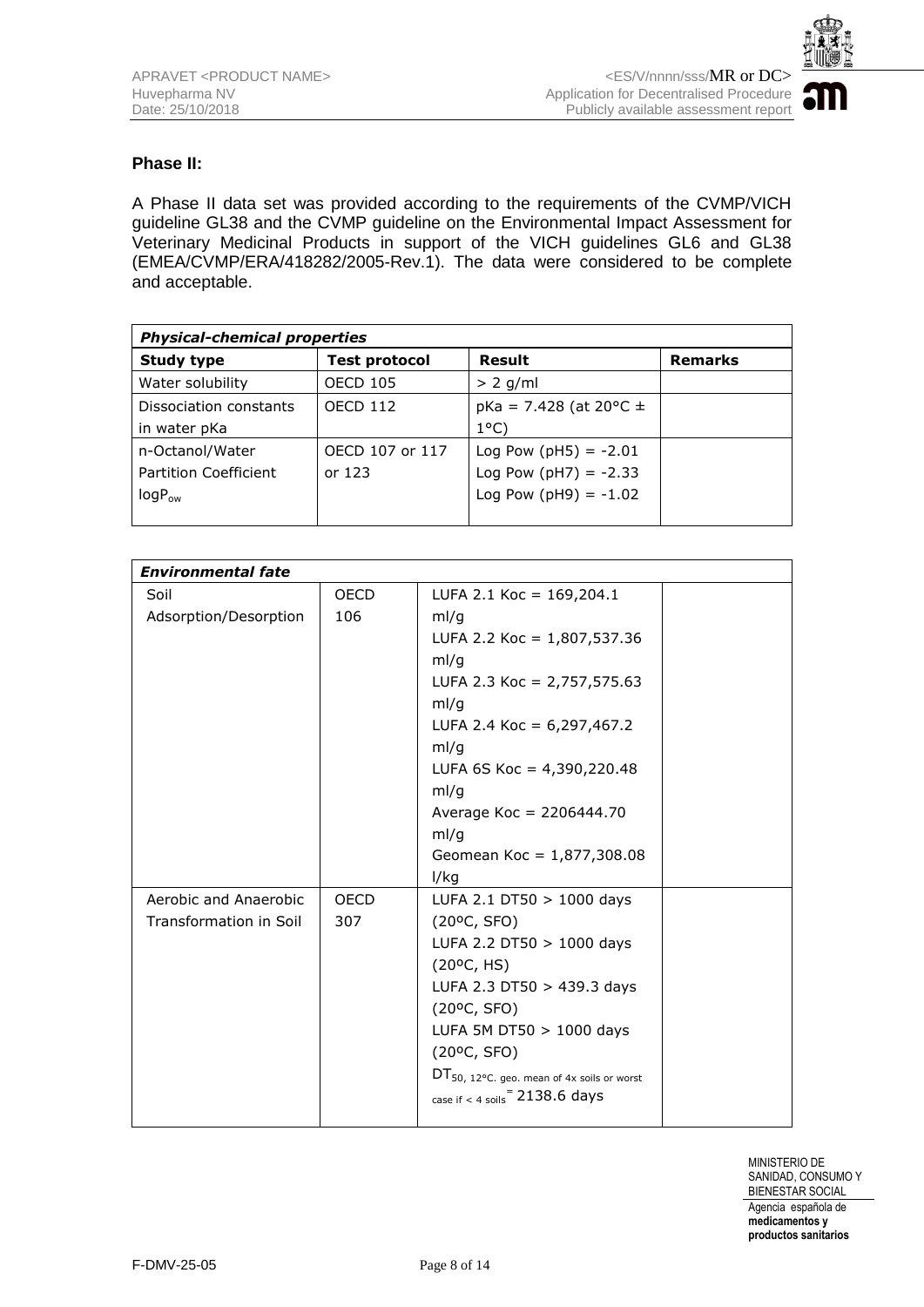

| <b>Effect studies</b>                                             |                         |                        |                                 |             |                                                                                                                                            |
|-------------------------------------------------------------------|-------------------------|------------------------|---------------------------------|-------------|--------------------------------------------------------------------------------------------------------------------------------------------|
| <b>Study type</b>                                                 | <b>Test</b><br>protocol | <b>Endpoint</b>        | <b>Result</b>                   | <b>Unit</b> | Remarks*                                                                                                                                   |
| Cyanobacteria, growth<br>inhibition test/ Anabaena<br>flosaquae   | <b>OECD 201</b>         | <b>EC50</b>            | 700                             | $\mu$ g/l   | Apramycin<br>base; static<br>(nom)                                                                                                         |
| Daphnia sp.<br>immobilisation                                     | <b>OECD 202</b>         | <b>EC50</b>            | >57000                          | $\mu$ g/l   | Apramycin<br>base, static<br>test (nom)                                                                                                    |
| Fish, acute<br>toxicity/species                                   | <b>OECD 203</b>         | <b>LC50</b>            | >55300                          | $\mu$ g/l   | Apramycin<br>base, static<br>test (nom)                                                                                                    |
| Soil microorganisms:<br>Nitrogen transformation<br>test (28 days) | <b>OECD 216</b>         |                        | < 25%<br>effect at<br>162 mg/kg | µg/kg       | Trigger value:<br>25% deviation<br>from the<br>control                                                                                     |
| Terrestrial Plants, growth<br>test                                | <b>OECD 208</b>         | <b>EC50</b>            | 333400                          | µg/kg       | 6 species:<br>(Brassica<br>napus, Glycine<br>max, Cucumis<br>sativus,<br>Lycopersicon<br>esculentum,<br>Lolium<br>perenne,<br>Allium cepa) |
| Earthworm/Enchytraeidae<br>reproduction                           | <b>OECD</b><br>220/222  | EC10 or<br><b>NOEC</b> | 791100                          | µg/kg       |                                                                                                                                            |

\*add information on analytical verification of test substance (nominal (n) or measured (m)), on exposure (e. g. semi-static, flow-through, sediment spiked, etc.), on test substance (salt, base), and on test medium (e. g. Corg content)

#### *Risk characterisation*

The Predicted Environmental Concentration (PEC) for each compartment was calculated in accordance with VICH guideline GL6 and the CVMP guideline on the Environmental Impact Assessment for Veterinary Medicinal Products in support of the VICH guidelines GL6 and GL38 (EMEA/CVMP/ERA/418282/2005-Rev.1)

Using the assessment factors (AF) in these VICH guidelines, predicted no effect concentrations (PNEC) were calculated and compared with the PEC values. This results in a risk quotient (RQ) for each compartment as follows:

| Compartment | DNEC | occ | DC<br>אי |
|-------------|------|-----|----------|
|-------------|------|-----|----------|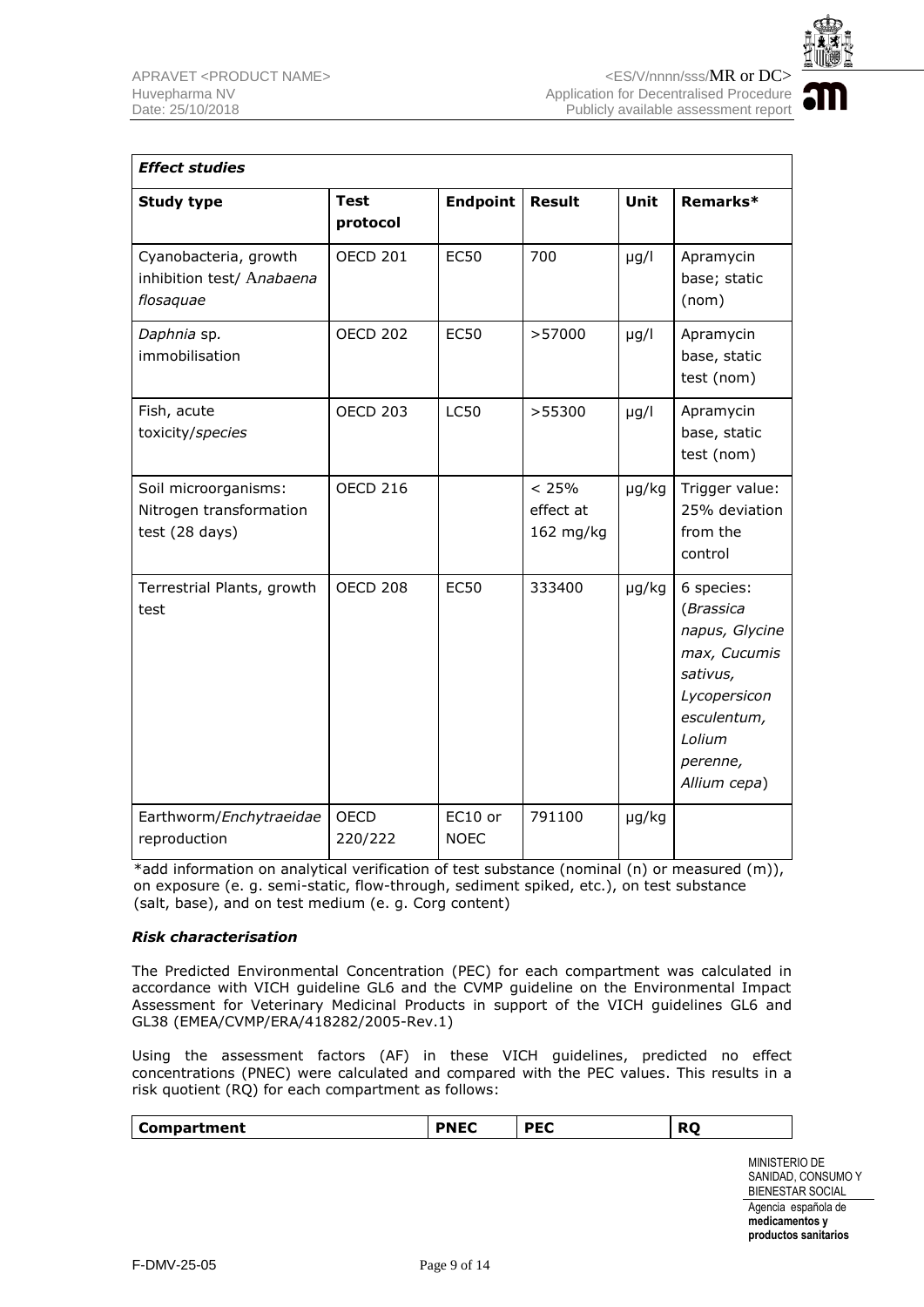

| surface water                        |               |                     |           |
|--------------------------------------|---------------|---------------------|-----------|
| Algae                                | $7.0 \mu g/L$ | $0.54 \mu g/L$      | 0.08      |
| Daphnia                              | 57 µg/L       | $0.54 \mu g/L$      | 0.009     |
| Fish                                 | 55.3 µg/L     | $0.54 \mu g/L$      | 0.01      |
| Groundwater                          | <b>NA</b>     |                     | <b>NA</b> |
| PECgw initial                        |               | 0.12 µg/l (Broiler, |           |
|                                      |               | worse case)         |           |
| PECgw refined (Average concentration |               | $0.000 \mu g/l$     |           |
| closets to the 80th percentile)      |               |                     |           |
| Soil microorganisms: Nitrogen        | < 25%         | <b>NA</b>           | <b>NA</b> |
| transformation test                  | difference    |                     |           |
|                                      | in N          |                     |           |
|                                      | transform     |                     |           |
|                                      | ation at      |                     |           |
|                                      | 162           |                     |           |
|                                      | mg/kg         |                     |           |
| Soil                                 |               |                     |           |
| Earthworms                           | 79110         | 16126.4 µg/kg       | 0.20      |
| Plants                               | µg/kg         |                     |           |
|                                      | 33340         | 16126.4 µg/kg       | 0.48      |
|                                      | µg/kg         |                     |           |

The risk characterisation resulted in risk quotients (RQs) below 1 for the surface water, groundwater and soil compartments indicating that the product will not pose a risk to those compartments when used as recommended.

#### **PBT assessment**

| <b>PBT-assessment</b>  |                                                |              |                   |  |  |
|------------------------|------------------------------------------------|--------------|-------------------|--|--|
| <b>Parameter</b>       | <b>Result relevant</b><br>for conclusion       |              | <b>Conclusion</b> |  |  |
| <b>Bioaccumulation</b> | <b>BCF</b>                                     | log Kow < 4  | not B             |  |  |
| Persistence            | DT <sub>50</sub> , compartment, 12<br>°C       | $>1000$ days | vP                |  |  |
| <b>Toxicity</b>        | NOEC or CMR                                    | > 0.01       | not T             |  |  |
| <b>PBT-statement:</b>  | The compound is not considered as PBT nor vPvB |              |                   |  |  |

#### *III.B Residues documentation*

#### *Residue Studies*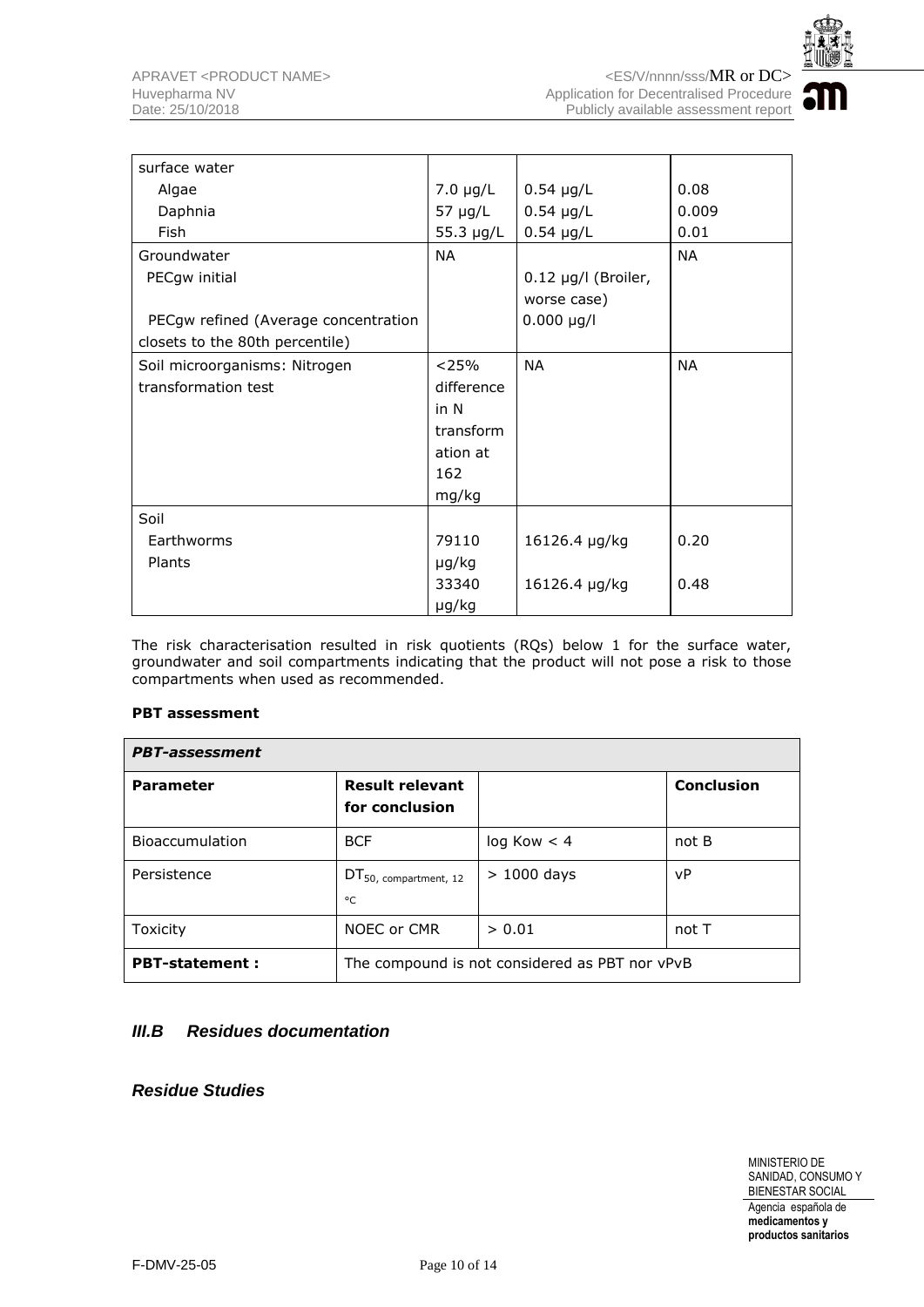

Since this is a generic application submitted according to Article 13(1) of Directive 2001/82/EC and bioequivalence with the reference product has been demonstrated, the applicant is not required to provide the results from residue depletion studies.

#### *MRLs*

The active substance Apramycin is an allowed substance as described in table 1 of the annex to Commission Regulation (EU) No 37/2010:

| <b>Active</b><br>substance | <b>Marker</b><br>residue | Animal<br>species                        | <b>MRL</b>                                             | <b>Target</b><br>tissues         | <b>Other provisions</b>                                                                                                 |
|----------------------------|--------------------------|------------------------------------------|--------------------------------------------------------|----------------------------------|-------------------------------------------------------------------------------------------------------------------------|
| Apramycin                  | Apramycin                | <b>Bovine</b>                            | 1000 µg/kg<br>1000 µg/kg<br>10000 µg/kg<br>20000 µg/kg | Muscle<br>Fat<br>Liver<br>Kidney | Not for use in<br>animals from<br>which milk is<br>produced for<br>human<br>consumption                                 |
|                            | <b>Not</b><br>applicable | Ovine,<br>porcine,<br>chicken,<br>rabbit | No MRL<br>required                                     | <b>Not</b><br>applicable         | For oral use only.<br>Not for use in<br>animals from<br>which milk or eggs<br>are produced for<br>human<br>consumption. |

#### *Withdrawal Periods*

As this is a generic application according to Article 13, and bioequivalence with a reference product has been demonstrated, the same withdrawal periods are justified:

#### **Pigs**:

Meat and offal: Zero days.

#### **Calves**:

Meat and offal: 28 days.

#### **Chickens**:

Meat and offal: Zero days.

Not for use in birds producing or intended to produce eggs for human consumption. Do not use within 4 weeks of the start of the laying period.

#### **Rabbits**:

Meat and offal: Zero days.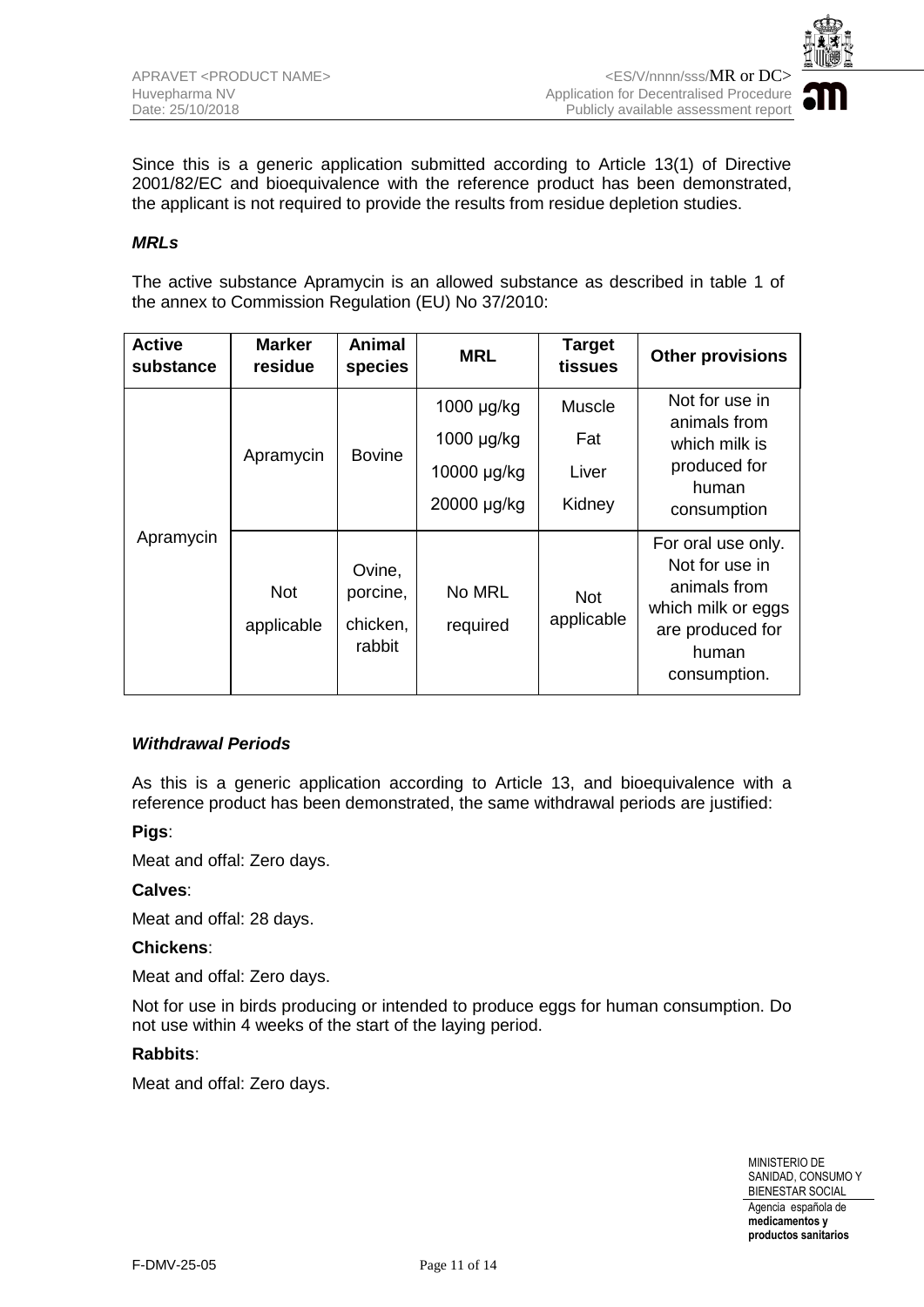

## **IV. CLINICAL ASSESSMENT (EFFICACY)**

As this is a generic application according to Article 13, and bioequivalence with a reference product has been demonstrated, efficacy studies are not required. The efficacy claims for this product are equivalent to those of the reference product.

Apravet is elegible to biowaiver as requirements in section 7.1.C and section VI.2 (Appendix I) of Guideline on the conduct of bioequivalence studies for veterinary medicinal products (EMA/CVMP/016/00-Rev.2) are fulfilled.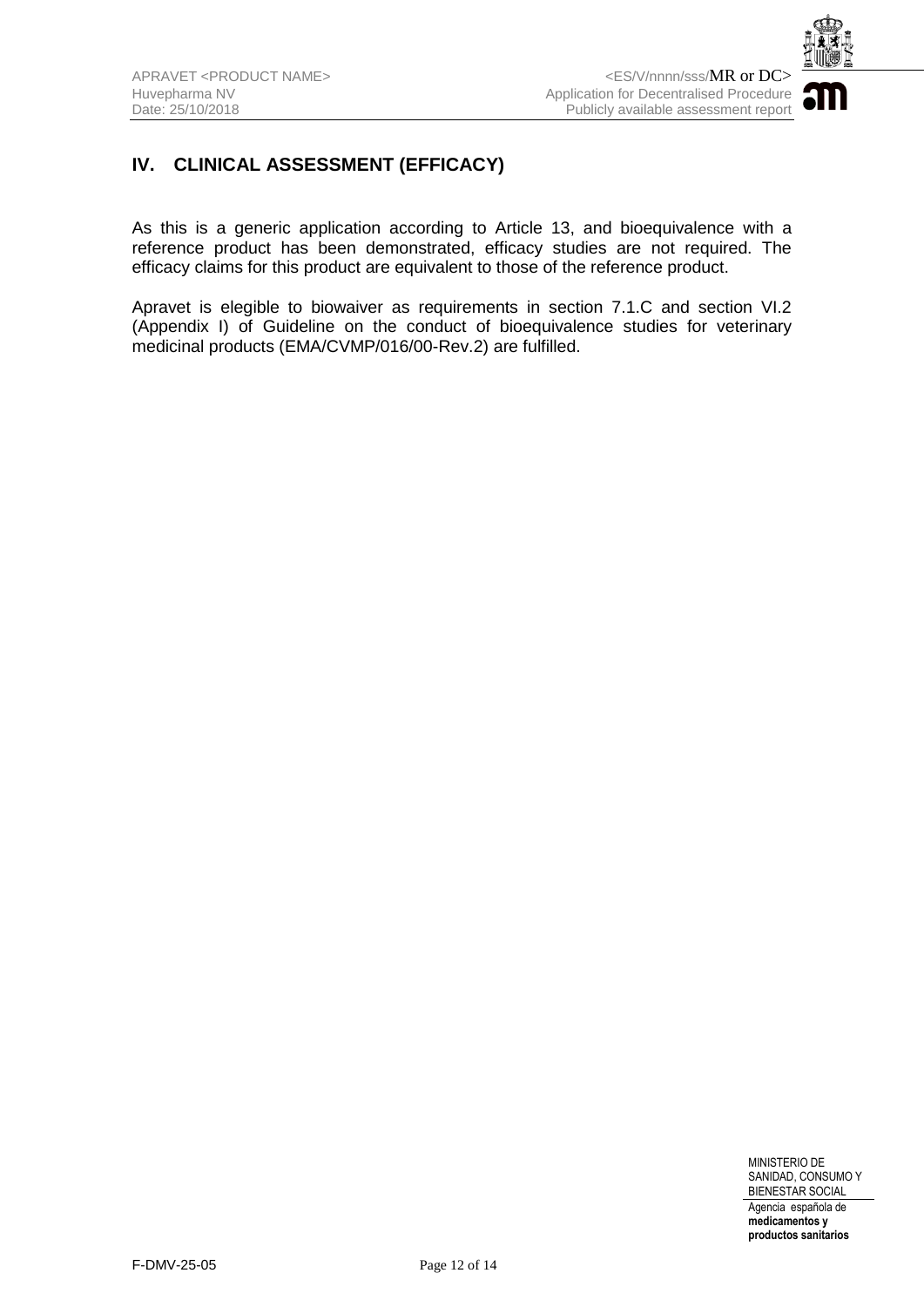

## **V . OVERALL CONCLUSION AND BENEFIT– RISK ASSESSMENT**

The data submitted in the dossier demonstrate that when the product is used in accordance with the Summary of Product Characteristics, the risk benefit profile for the target species is favourable and the quality and safety of the product for humans and the environment is acceptable.

> MINISTERIO DE SANIDAD, CONSUMO Y BIENESTAR SOCIAL Agencia española de **medicamentos y**